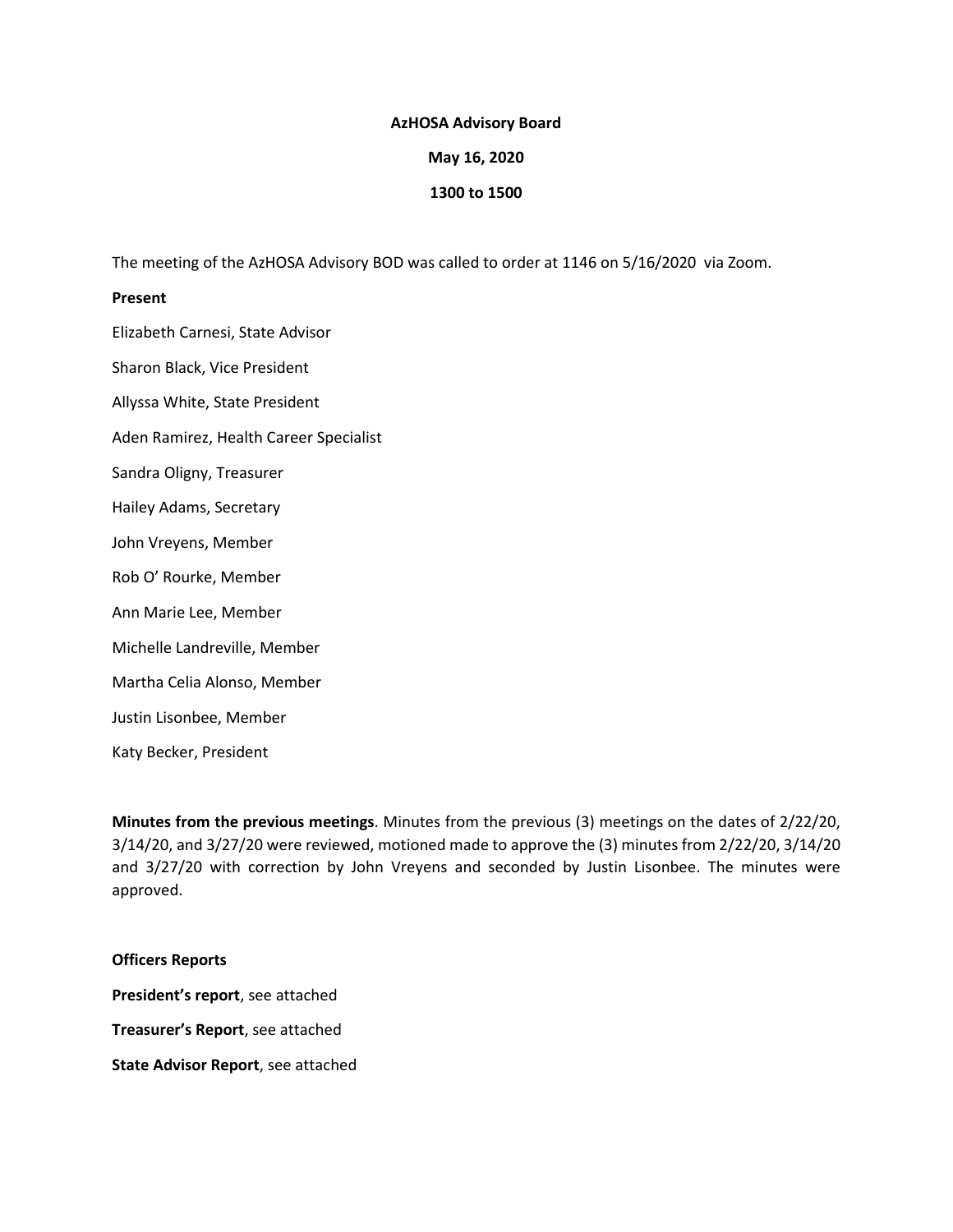A motion was made by Justin Lisonbee to move forward with applying for the payroll protection plan, the motion was seconded by Aden Ramirez. Motion passed with unanimous consent, no objections.

## **AzHOSA State President's Report**, see attached

## **CE Committee Report,** verbal report

## **Unfinished Business**-Discussion

- 1. 2020-2021 final calendar approval
	- a. Members of the board reviewed the proposed calendar for the 2020-2021 school year. Motion was made to approve the calendar, with several dates TBD, for the 2020-2021 school year by Sharon Black and seconded by Michelle Landreville. The motion passed.
- 2. 5-year plan for Arizona HOSA approval
	- a. Elizabeth and Katy will work together to format and review the 5-year plan. Once complete they will send the revised document out to members of the board for review and approval. Members will have the opportunity to review and approve the plan by email before Friday, May 22nd, 2020.
- 3. Goals and Objectives of Arizona HOSA events approval
	- a. Elizabeth and Katy will work together to format and review the Goals and Objectives. Once complete they will send the revised document out to members of the board for review and approval. Members will have the opportunity to review and approve by email before Friday, May 22nd, 2020.
- 4. Arizona HOSA Policy and Procedures- form a committee to review and complete
	- a. Katy discussed the purpose of the committee and time commitment. Katy, Sandi, Elizabeth, Michelle, and Justin volunteered to be a part of the committee.

## **New Business**-Discussion

- 1. 2020-2021 budget approval
	- a. Members of the board were given time to review the budget, questions and clarifications were addressed. Motion was made to approve the 2020-2021 budget by Sandra Oligny seconded by John Vreyens. Motion Passed.
- 2. Removing the Region schools list out of the bylaws and into P & P
	- a. Motion made by Aden Ramirez to strike the regional school list out of the bylaws and place into the policies and procedures, the motion was seconded by John Vreyens. Motion passed.
- 3. Nominations and elections of new officers
	- a. The nomination was made by Hailey Adams to elect Sandra Oligny as President. A unanimous vote by members elected Sandra Oligny as president.
	- b. The nomination was made by Sharon Black to elect Justin Lisonbee as Vice-President. A unanimous vote by members elected Justin Lisonbee as Vice-President.
	- c. Self-nomination by Rob Rob O' Rourke for the position of secretary. A unanimous vote by members elected Rob O' Rourke as Secretary.